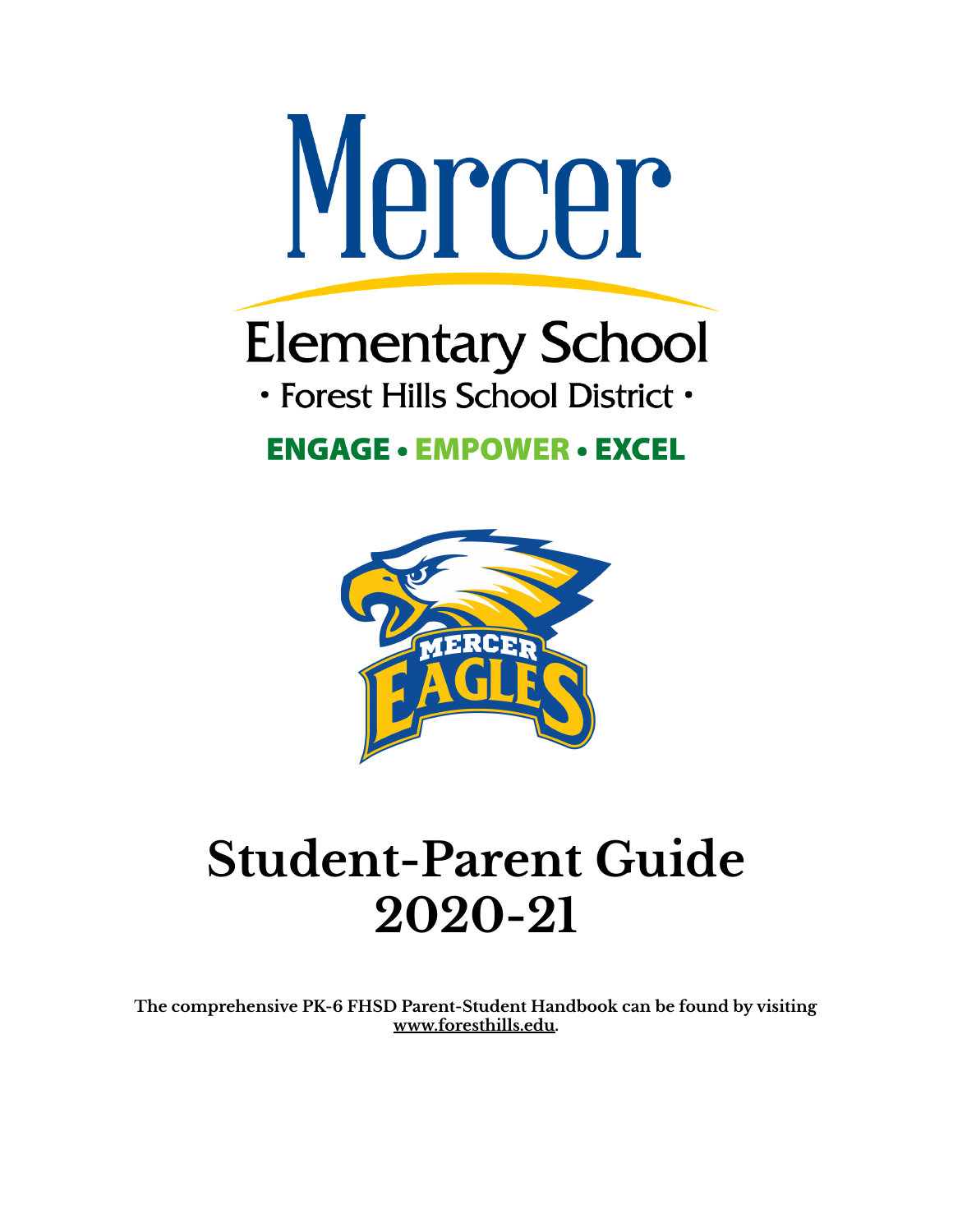#### **Important Mercer Information for 2021-2022 School Year**

Welcome to Mercer Elementary School! We are pleased you and your student(s) are joining us for the upcoming school year. We look forward to working as a team to make your learning experience as engaging and successful as possible. This information, in conjunction with the FHSD PK-6 Parent-Student Handbook, helps provide a safe and productive learning environment for students, staff, parents and visitors. We encourage you to review this information and use this document as a reference throughout the school year.

| <b>School Hours:</b> | AM Kindergarten:      | $9:15-12:00$  |
|----------------------|-----------------------|---------------|
|                      | All Day Kindergarten: | $9:15 - 3:45$ |
|                      | Grades 1-6:           | $9:15 - 3:45$ |

Children should arrive no earlier than 9:05 a.m. The school cannot be responsible for students who arrive before 9:05 a.m.

| <b>Office Phone:</b><br>513-232-7000 (main line)<br>$513 - 231 - 3156$ (fax)<br>513 - 588 - 8805 (attendance line) |                                            |                 |
|--------------------------------------------------------------------------------------------------------------------|--------------------------------------------|-----------------|
| <b>Websites:</b><br>District: http://www.foresthills.edu                                                           | School: https://www.foresthills.edu/mercer |                 |
| Twitter & Instagram: @gomercereagles                                                                               |                                            |                 |
| <b>Contact Information:</b>                                                                                        |                                            |                 |
| Jodi Davidson, Principal<br>jodidavidson@foresthills.edu                                                           | 232-7000 xt.2302                           | @gomerceregales |
| Kimberly Beard, Assistant Principal<br>kimberlybeard@foresthills.edu                                               | 232-7000 xt. 2307                          | ŗ               |
| Gigi Naughton, School Counselor<br>giginaughton@foresthills.edu                                                    | 232-7000, xt.2300                          | @giginaughton   |
| Nanette Wegman<br>Administrative Assistant<br>nanettewegman@foresthills.edu                                        | 232-7000, xt. 2303                         |                 |
| Ann Wolfe, Health Aide<br>annwolfe@foresthills.edu                                                                 | 232-7000 xt. 2310                          |                 |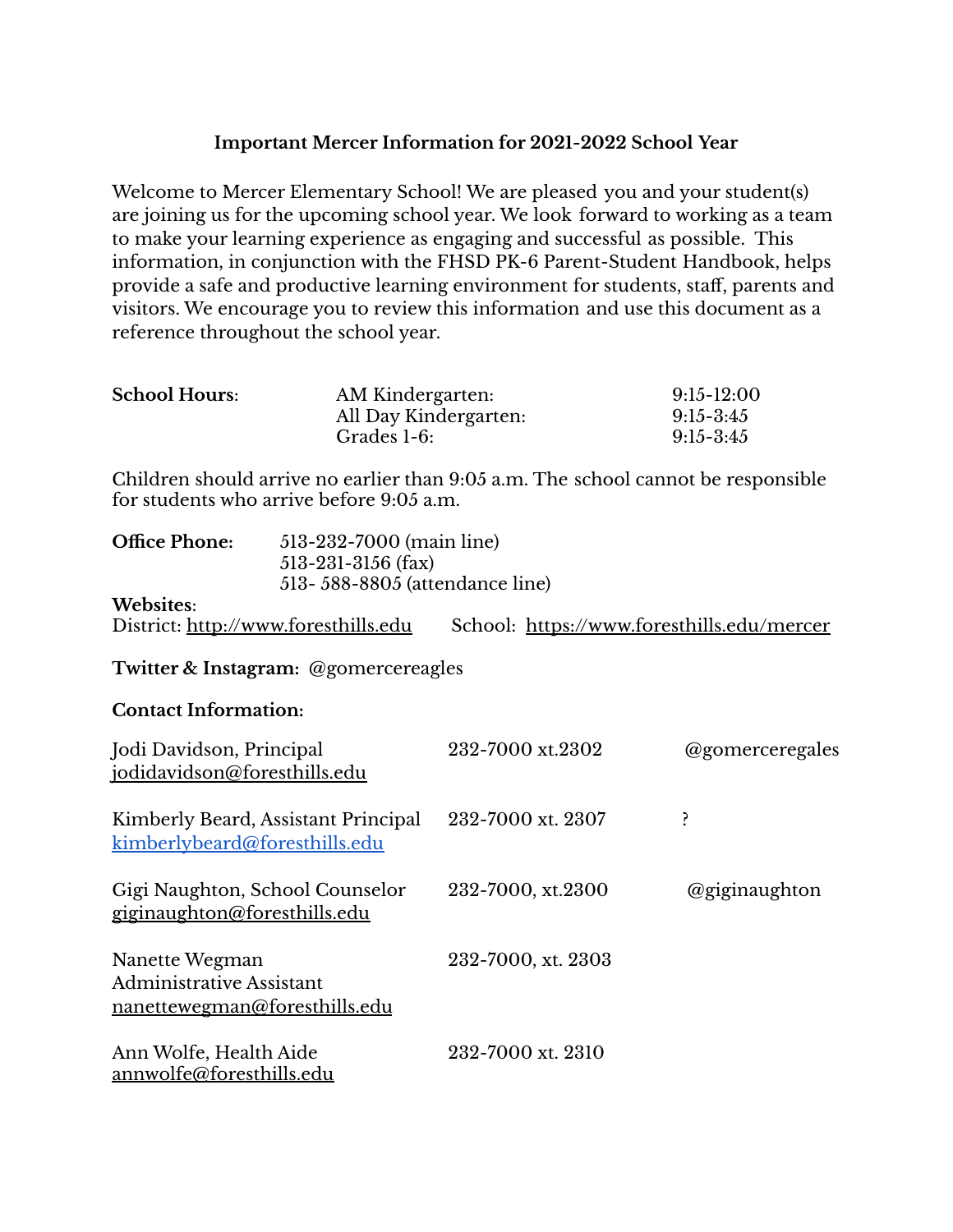#### **Morning Bus Riders:**

Students arriving by bus will enter the building through the main entrance and walk through the cafeteria to their classrooms.

All kindergarten students will enter through their own entrance, to the right of the main entrance. Kindergarten teachers will greet their students when they get off the buses.

#### **Morning Car Riders:**

Students may be dropped off between 9:05 a.m. and 9:10 a.m. Children should not be dropped off at school by parents/guardians before 9:05 a.m. unless they are participating in a school sponsored activity. We do not provide supervision for students that arrive before school except for those in planned school activities.

Parents dropping off students in the morning will turn left at the first driveway and travel in front of Turpin High School until reaching the upper parking lot. Turn right down the 1st lane of the upper parking lot and travel to the dead end. Students will exit the right side of the car onto the sidewalk. They will walk down the stairs and enter the building at the early childhood entrance. Once the students are dropped off, cars will loop around onto the 2nd upper parking lot lane and exit past Turpin.

\*\* Students at Mercer either ride the bus home or are picked up at the side entrance. A written request for side entrance/exit should be submitted in advance so that the teacher and side entrance monitor are aware of all students reporting to the outdoor classroom for parent pick-up.

#### **Walkers/Bike Riders:**

All students are expected to ride the bus home unless there is a note from a parent giving permission for their child to walk home or ride a bike.

\*\*Students must leave the school grounds immediately after school and go home. We are attempting to provide the safest procedures for your children.

**Pick Up By Parents At Dismissal Time:** When you arrive at dismissal time for the purpose of driving your child home from school, you must follow the pick-up procedure. Please park in the side lot and wait at the side entrance/exit for your child.

If you are late arriving at school to pick-up your child after school, your child will be waiting in the office.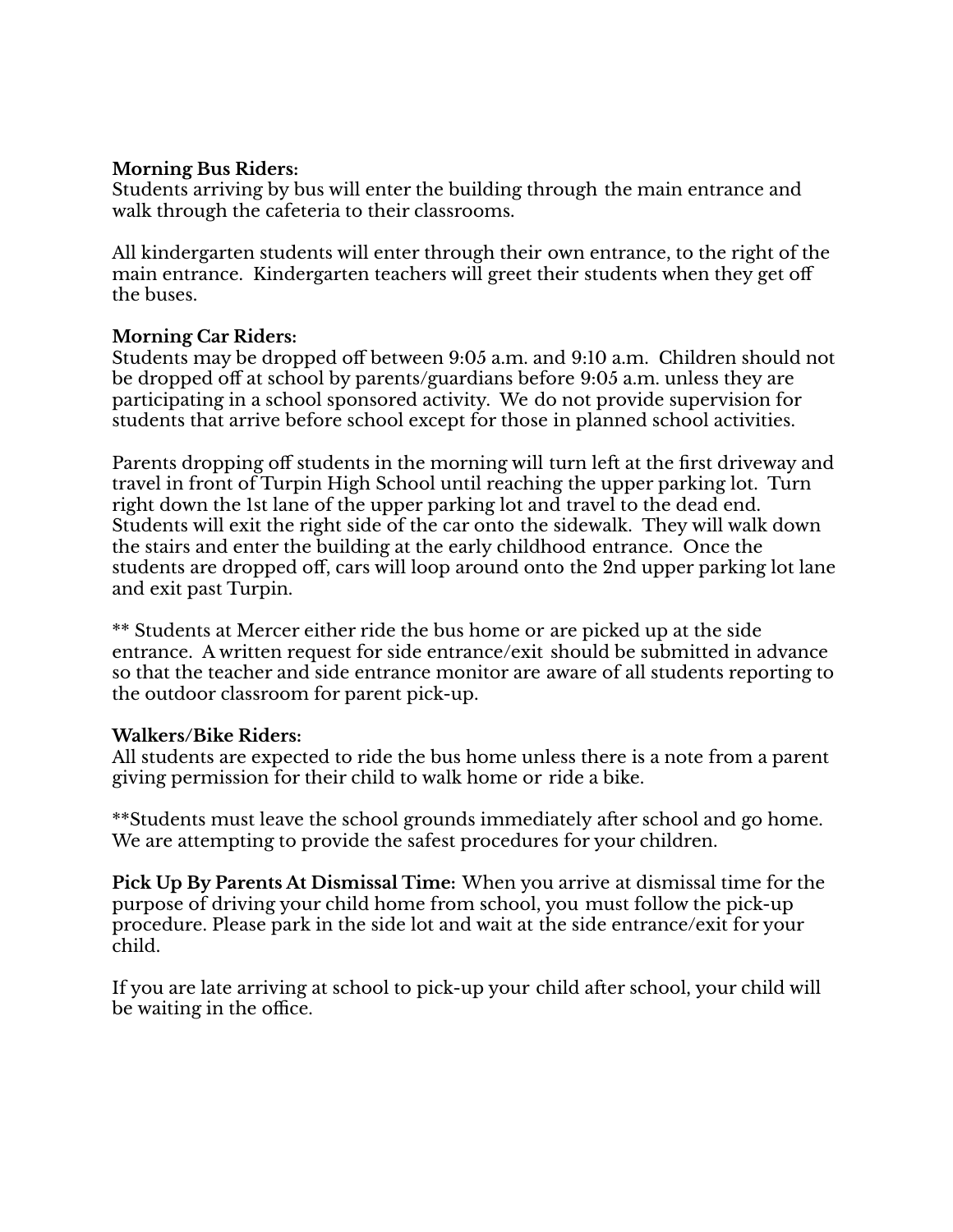#### **Absence Reporting**

The parent/guardian should call the attendance line to report a child absent from school. The attendance line for Mercer is 513-588-8805 or call the main line  $\omega$ 513-232-7000, option 3.

- Parents/guardians will receive written notification from schools when their student has reached what the state classifies as excessive absences (38 hours absent and 65 hours absent) these absences include both excused and unexcused absences.
- If a student is deemed habitually truant the student and parent will be referred to an Absence Intervention Team (AIT) to develop a corrective plan for attendance issues.
- A student will be considered habitually truant if the student is absent without a legitimate excuse for thirty (30) or more consecutive hours, for forty-two (42) or more hours in one (1) school month, or for seventy-two (72) or more hours in one (1) school year.
- Special Note: Please be aware anytime a student is not in school (tardies, early dismissals etc…) the minutes/hours accumulate for absenteeism. To avoid unexcused time out of school, which could lead to a habitually truant identification, make sure the times meet the reasonable excuses as set forth in board policy.

#### **The Mercer Pledge**

Each morning, students will start their day with the Pledge of Allegiance and the Mercer Pledge. The Merce Pledge is aligned with our PBIS Eagle Expectations (see below).

*I pledge that I will respect all members of the Mercer community, be responsible for my actions, make safe choices, and always try my best.*

#### **Mercer Code of Conduct**

A major component of the educational program at Mercer is to prepare students to become responsible citizens by learning how to conduct themselves properly and in accordance with established standards. Students are expected to behave in a way that respects the rights and safety of others in accordance with Federal, State and local laws and rules. Students are also expected to behave in accordance with Board policies and Administrative Guidelines. Staff will take corrective action to discipline a student and/or to modify the student's behavior when a student's behavior does not fall within these parameters.

School staff may report suspected criminal misconduct by a student to law enforcement. Law enforcement officers will be permitted to carry out necessary law enforcement functions in the schools, including the removal of a student from school grounds in appropriate circumstances.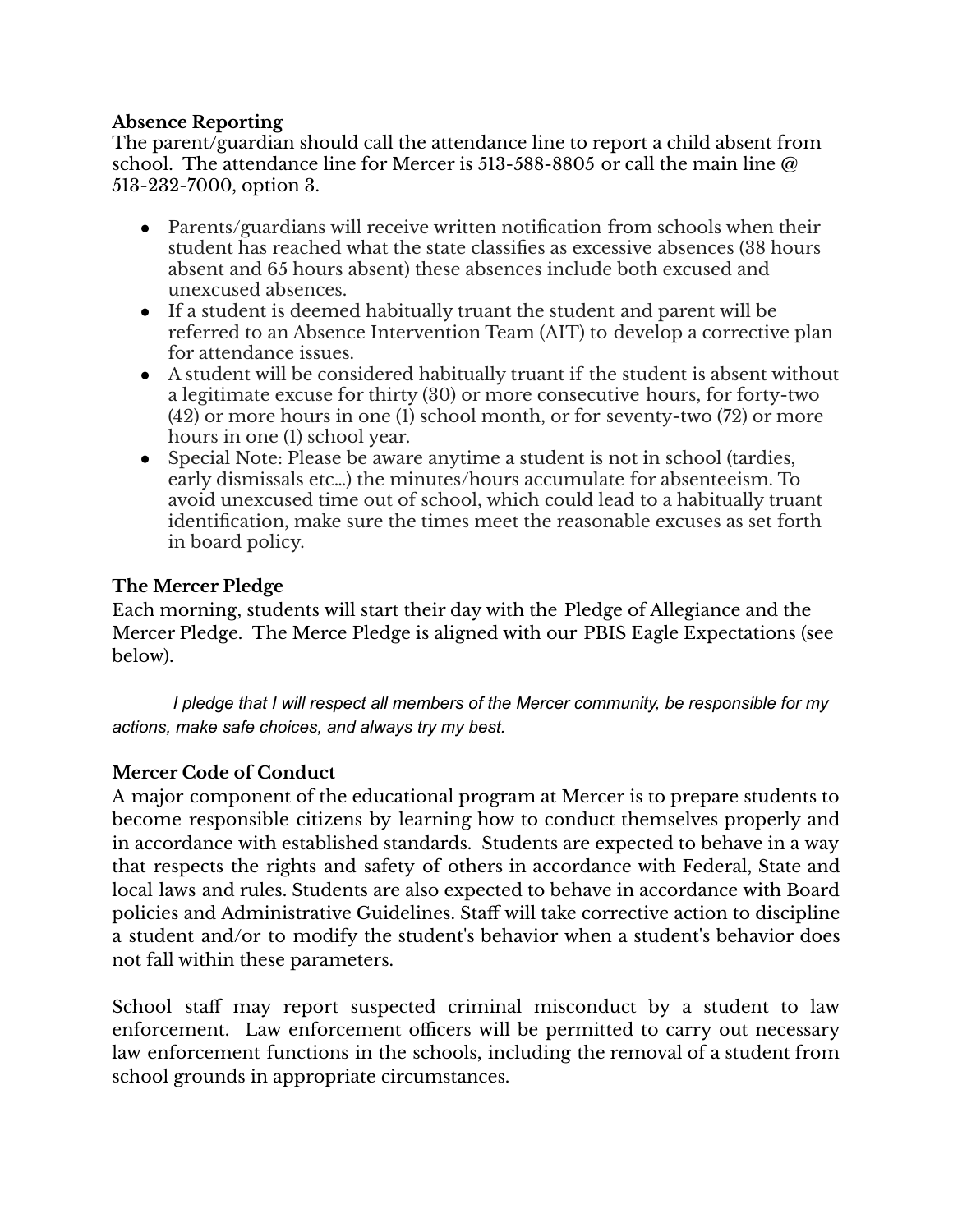#### **PBIS**

Positive Behavior Interventions and Supports (PBIS) is a proactive approach to establishing the behavioral supports and social culture needed for all students in a school to achieve social, emotional, behavioral and academic success. Mercer has infused PBIS strategies into the everyday functioning of the school culture--all grades and all areas. The **PBIS** matrix contains specific information on these strategies and our Eagle Expectations-- Be Respectful, Be Responsible, Be Safe.

#### **Classroom Environment**

It is the responsibility of students, teachers, and administrators to maintain a classroom environment that:

- A. allows a teacher to communicate effectively with all students in the class; and
- B. allows all students in the class the opportunity to learn.

#### **Student Responsibilities**

Mercer's rules and procedures are designed to allow students to be educated in a safe and orderly environment. All students are expected to follow staff members' directions and to obey all school rules.

Students must arrive at school on time and be prepared to learn and participate.

In order to keep parents informed of their child's progress in school, parents will be provided information on a regular basis and whenever concerns arise. Many times it will be the responsibility of the student to deliver the information. Parents are encouraged to build a two-way link with their child's teachers and support staff by informing the staff of suggestions or concerns that may help their child better accomplish his/her educational goals.

#### **Parent/Teacher/Student Conferences**

Formal school conference times are offered twice during the first semester and twice during the second semester.

| Fall Conferences: | <b>Spring Conferences:</b> |
|-------------------|----------------------------|
| October 20        | February 17                |
| November 1        | March 3                    |

Please see the 2021-2022 District Academic Calendar at www.foresthills.edu for specific details regarding conferences and other important dates.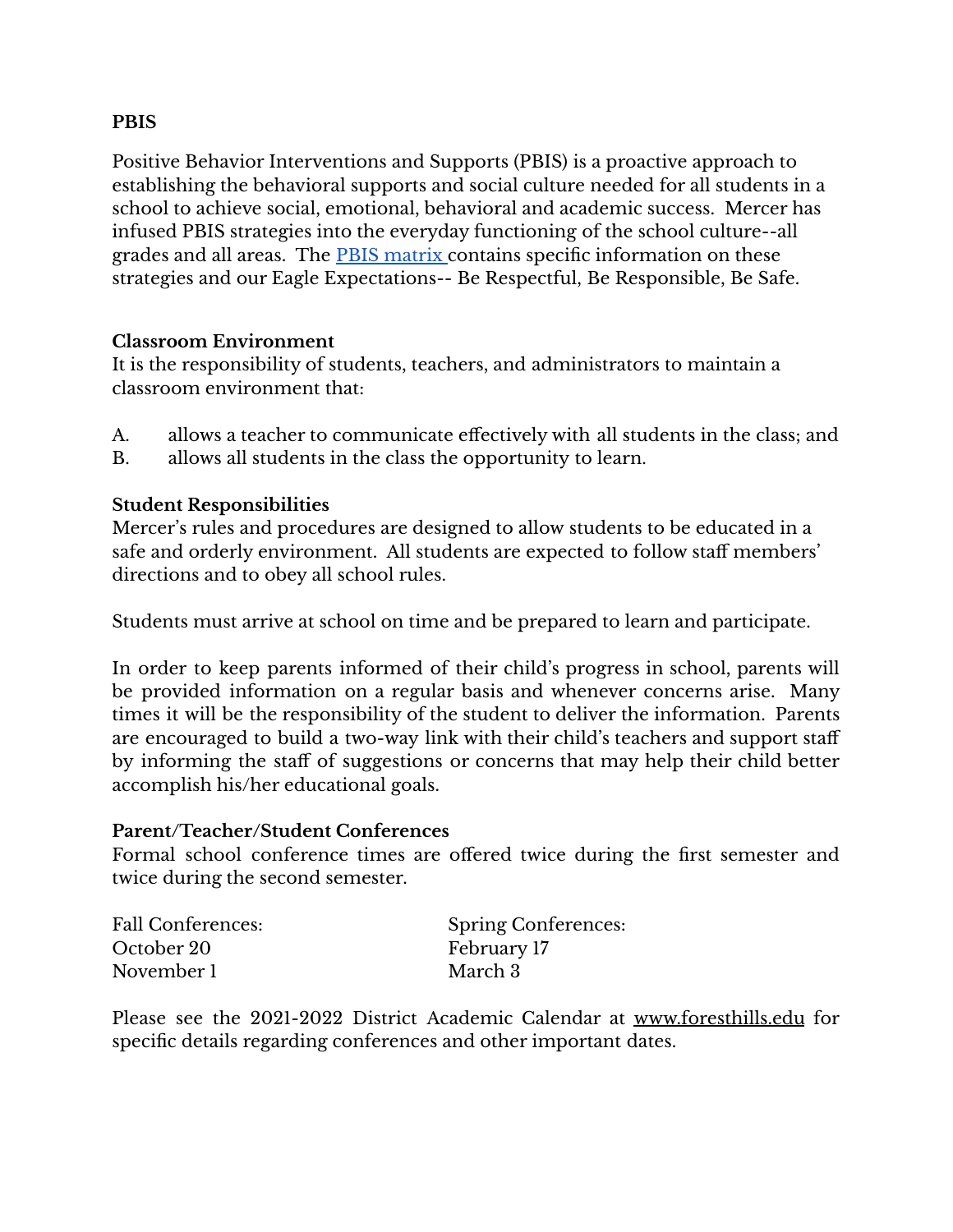#### **Student Well-Being**

Student safety is the responsibility of both students and staff. Staff members are familiar with emergency procedures such as evacuation procedures, fire and tornado drills, safety drills in the event of an intruder or other violent attack, and accident reporting procedures. A variety of drills are practiced numerous times throughout the school year. If a student is aware of any dangerous situation or accident, he or she must notify a staff person immediately. State law requires that all students have an emergency medical authorization completed and signed by a parent or guardian on file in the school office.

#### **Dress and Grooming**

Students are expected to dress appropriately at all times. Any fashion choice that disrupts the educational process or presents a safety risk will not be permitted.

#### **Student Valuables**

Students are advised not to bring items of value to school. Items such as jewelry, expensive clothing, electronic equipment, etc. are tempting targets for theft and extortion. Mercer is not liable for any loss or damage to personal valuables.

#### **Student Network and Internet Acceptable Use and Safety Agreement**

Parent/Guardian(s) and student(s) reviewed and agreed to this agreement as part of the student registration process and annual student information update/confirmation procedures. This agreement can also be found on the FHSD website at https://www.foresthills.edu.

#### **Student Homework**

Homework may be assigned. Student grades may reflect the completion of work. Homework is also part of the student's preparation for assessments and graduation. Homework, if given, must be related to the instructional program.

Homework assignments should be appropriate to grade level and the abilities of the students involved. Suggested times:

- K 1...........................................as requested through teacher correspondence
- 2 3............................................15 30 minutes
- 4 5............................................30 45 minutes
- 6.................................................. 45 60 minutes

Your child may be expected to read nightly and may be included in the above minutes. Schoology is used frequently and will be explained during Meet the Teacher Night.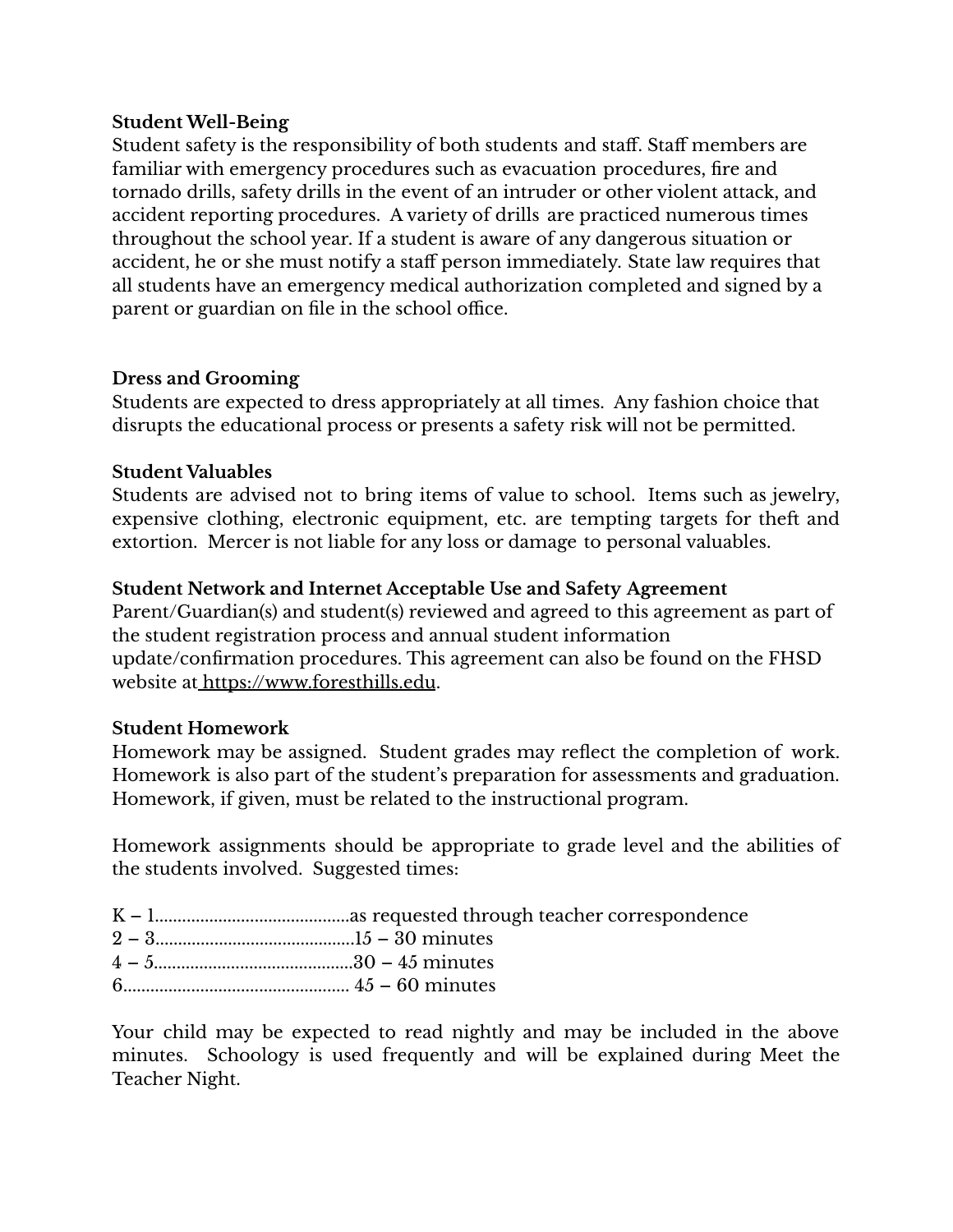#### **Homework During Absence**

Requests for homework must be made when you call saying your child will be out for the day**.** This will give the teacher enough time to compile the work your child has missed. You need to let the school know if the work will be picked up in the front office by 4:15 or if the work needs to be sent home with another student. If the homework is to be sent home with another student, please give the child's name, grade and teacher. When an absence occurs, students will be given the opportunity to make up missed schoolwork. Please work with your child's teacher to determine a reasonable amount of time in which make up work should be completed. In general, a student has two days for each day of an excused absence. In the event of an extended absence, special arrangements will be made.

#### **Weekly Update**

Look for the *Mercer Message* each Friday from Ms. Davidson. It is important to read these updates as they include upcoming events, student recognition, etc. If you are not receiving these emails, please contact Nanette Wegman, Administrative Assistant.

#### **Parent Teacher Association (PTA)**

The PTA is involved in promoting the welfare of children and youth in home, school and community. Parents/Guardians are encouraged to join the PTA to strengthen the partnership between school and home.

#### **Lost and Found**

Students who have lost items should check the lost and found and may retrieve their items if they give a proper description. Unclaimed items will be given to charity three times a year (Thanksgiving, spring conference time, and end of year).

#### **Birthday Trinkets (No Treats)**

No birthday treats are permitted. Your child is welcome to (but not obligated to) bring in a small token or trinket in lieu of a "birthday snack". In the past, students have brought in items such as decorative pencils, pens, erasers, fun shaped post it notes, etc.

#### **Lunch Guests**

Please report to the office, sign-in, and get a lunch pass. In an effort to work within the district wellness policy and keep lunch options equitable, we ask that if you plan to eat lunch with your child or have a guest come in, we ask that you choose items from the school menu. If you choose to bring food into the school from an outside source, please bring it only for you and your child.

**Multi-Tiered Systems of Support (MTSS)**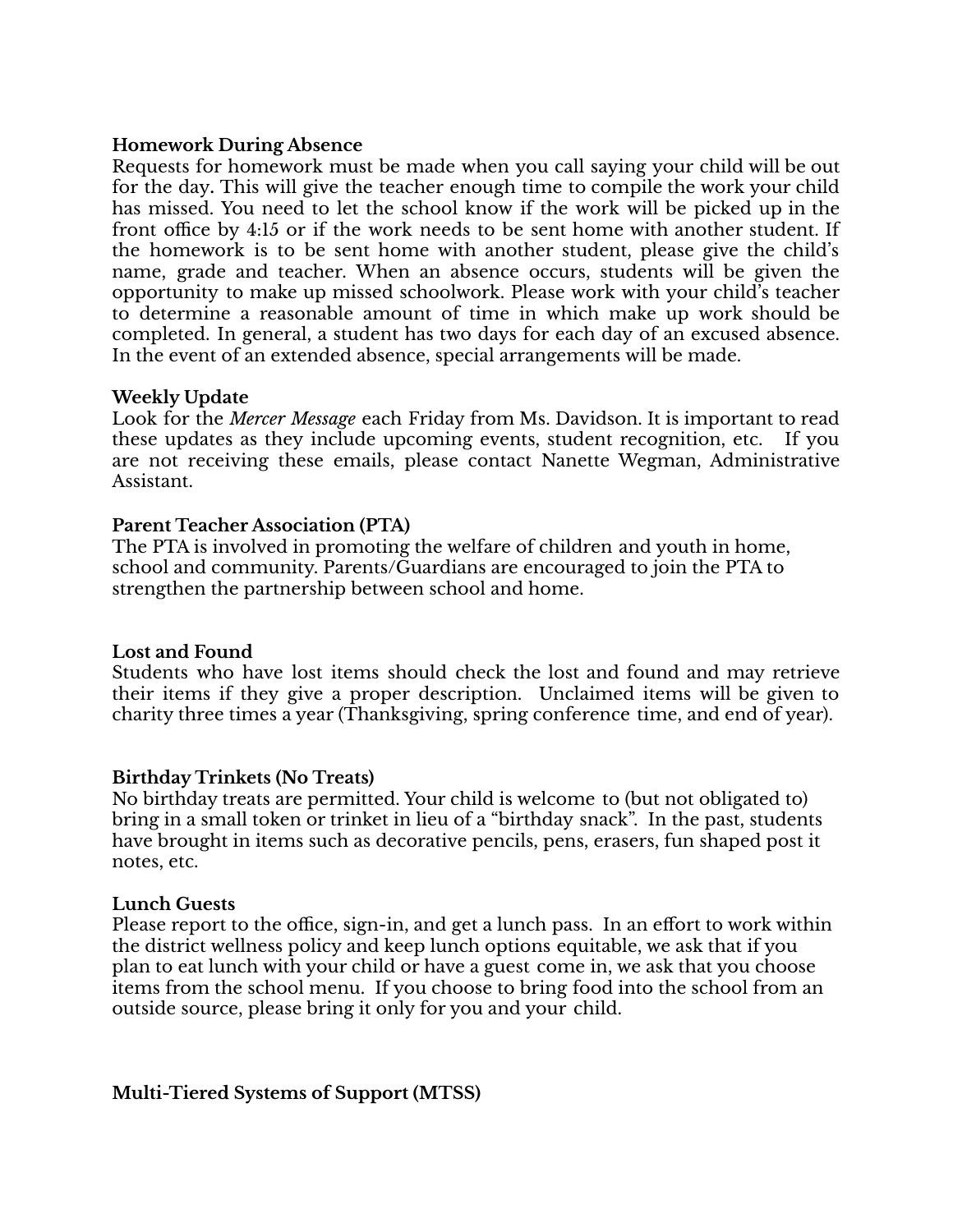We believe all students can learn. We are also committed to meet the varying needs of our students from support instruction to rigorous coursework to enrichment opportunities. By using a systematic approach to know our students as learners, including progress monitoring and regular data analysis, we maximize the learning potential for individual students.

A multi-tiered system of support is put in place, including strong core curriculum and differentiated instruction at a Tier 1 (classroom) level. Response to Intervention (RTI) includes screening of all of our students, and utilization of data to guide educational decisions in a problem solving model. Much as doctors use screens such as temperature and blood pressure checks to help determine which patients may require a deeper diagnosis, we use universal screeners to help identify students who need further attention and more careful consideration. The purpose of screening activities is to predict possible academic and behavior problems as well as to identify areas of student strength. Students demonstrating needs based on data based decision rules will receive instruction and proven, research-based intervention at varying levels of intensity. By monitoring student achievement throughout intervention, we are able to adjust the level of needed support.

#### **Bullying/Harassment Information**

Legislation passed by the state legislature requires school districts to provide parents/guardians of students with a written description of the district's bullying policy and the consequences for violations of the policy. The Board of Education is committed to providing a safe, positive, productive, and nurturing educational environment for all of its students. The Board's bullying policy applies to all activities within the district, including on a school bus, or those activities sponsored by the district occurring off school property. Harassment, intimidation, or bullying behavior by any student/school personnel in the Forest Hills Local School District is strictly prohibited, and such conduct may result in disciplinary action, including suspension and/or expulsion from school. Harassment, intimidation, or bullying, in accordance with House Bill 276, means any intentional written, verbal, graphic or physical act including electronically transmitted acts by a student with the intent to harass, intimidate, injure, threaten, ridicule, or humiliate. Such behaviors cause mental or physical harm, or reasonable fear of physical harm and/or damage to students' personal property; and, is sufficiently severe, persistent, or pervasive that it creates an intimidating, threatening, or abusive educational environment for other students. Please review the Board of Education's Policy 5517.01 t. (just linked directly to policy) The policy includes additional information related to types of conduct, complaint procedures, reporting procedures and intervention strategies.

#### **Harassment, Intimidation or Bullying Complaint Form**

A student, parent or guardian, or staff member may file a complaint of harassment, intimidation or bullying pursuant to Board policy. Complete this form and submit to the building principal. Complaints against building principals should be submitted to the Superintendent. Complaints against the Superintendent should be submitted to the Board of Education President. Complaints received by other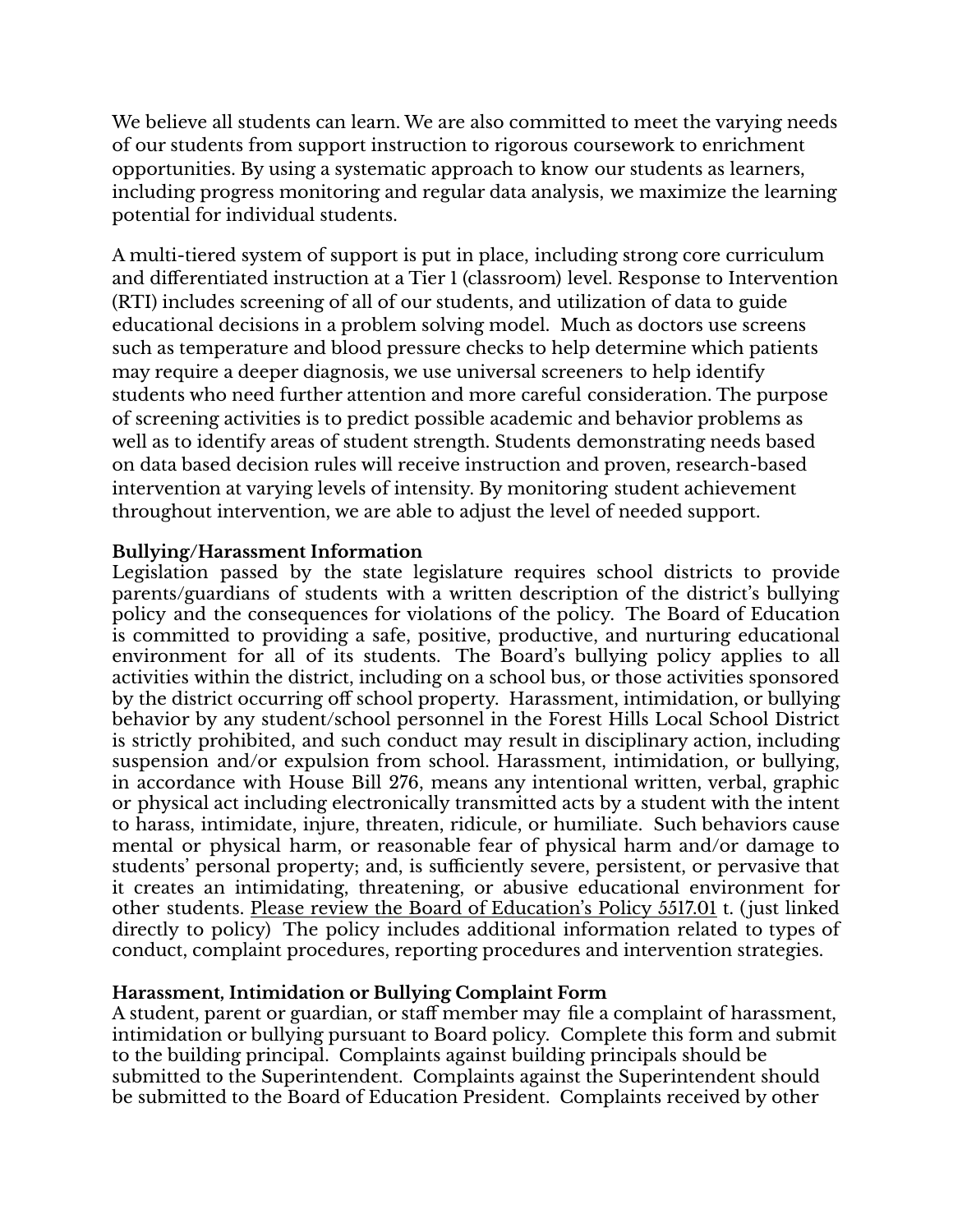staff members shall be promptly forwarded to the appropriate individual.

#### **District Guidelines For Medical and Food Related Conditions**

**In compliance with recent national legislation (FAAMA) and Ohio Revised Code 3313.719, which directs all Ohio school districts to put in place a policy safeguarding students from food related allergies and medical conditions, the Forest Hills School District has adopted important guidelines. These guidelines safeguard students from life-threatening (peanut or other) food-related allergies as well as extreme medically related conditions. The guidelines also encompass practices from the reauthorization of the Child Nutrition and Women, Infants and Children Act and the development of a District Student Wellness Program, designed to include goals for nutrition education, physical activity and other school-based activities.**

- All District classrooms will be free of peanuts, tree nuts and other nut products.
- Food served to all students in the classrooms (i.e. special events, birthdays) needs to be in pre-packaged individual servings and from an inspected facility. Nutrition and ingredient labels must be attached. Suggestions for acceptable snacks, ingredient information and carb counts are posted on the District's website. Fruits and vegetables for these special events are highly encouraged. Parents may also contact their building principal or teacher for more information.
- When food is being used in a curriculum related activity, teachers will notify parents of students with food/health related conditions at least 3 days in advance. This information will include ingredients and nutritional labeling, the approximate serving size, and how it is being used. The teacher will incorporate appropriate food safety practices (e.g. without cross contamination) while teaching the lesson. Peanuts/nut products may not be used in any classroom activities.
- Special food related events such as pizza parties, cultural activities, end of year lunches and tasting parties must include the following:
- o Food served must be from a health inspected facility (e.g. grocery stores, restaurants)
- o Nutritional and ingredient labels must be provided for each item served
- o Parents of students with food/health related conditions must be notified 3 days in advance
- o These events should be in place of lunch (not in addition)
- o Food should be discouraged as a reward for students. It is important to promote health and wellness, encouraging physical activities and non-food items
- Teachers must check all items that are brought into the classroom (e.g. classroom pets, potting soil, latex items, lotions, soaps, coffee creamers, candy, and individual food reinforcements) as these items may contain allergens.